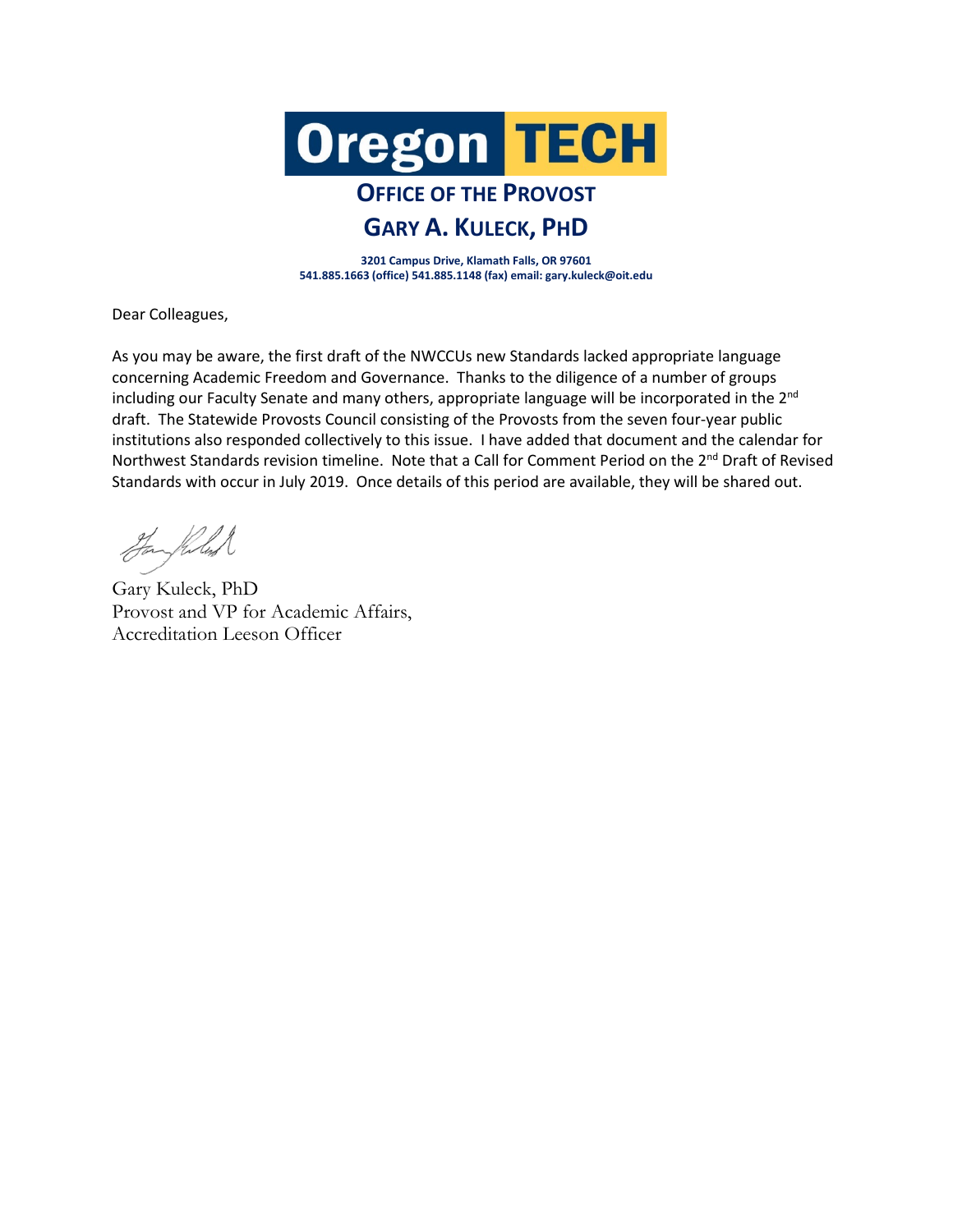Northwest Commission on Colleges and Universities 8060 165th Avenue NE, Ste. 100 Redmond, WA 98052

April 15, 2019

Dear President Ramaswamy,

The Statewide Provosts Council (SPC) of the public universities of the state of Oregon welcomes NWCCU's current efforts to revise the Eligibility Requirements and Standards for Accreditation. SPC recognizes the challenges involved in creating standards that "must be able to respond to diverse institutions facing unique sets of circumstances, and at the same time provide clarity around compliance and an opportunity for continual improvement and self-reflection" (NWCCU white paper on Standards and Eligibility Requirements Revision). We are pleased to see that NWCCU is proposing to take a risk-based approach to accreditation that offers alternative pathways, "with the goal of focusing accreditation visits and self-studies around the specific needs of individual institutions" (NWCCU white paper on Standards and Eligibility Requirements Revision).

We are also grateful that NWCCU has made the determination that the next draft of the revised standards will include language on academic freedom and governance. The current draft of standards places an appropriately strong emphasis on student learning and achievement. However, the omission of academic freedom was troublesome as it is a fundamental principle of higher education.

As described by the U.S. Department of Education (ED): "to ensure a basic level of quality, the practice of accreditation arose in the United States as a means of conducting nongovernmental, peer evaluation of educational institutions and programs." ED goes on to explain that, "with the passage of the HEA in 1965, Congress expanded accreditors' role by entrusting them with ensuring academic quality of the educational institutions at which federal student aid funds may be used subject to oversight by the federal government through the recognition process." As such, accreditation plays an incredibly important role in determining the basis of institutional eligibility to participate in grant programs under the Higher Education Act (e.g., Title III – Institutional Aid, Title IV – Student Assistance). However, consistent with the original intent of accreditation, it also serves as an assurance of academic quality more broadly. For example, accreditation is also used by federal agencies, beyond ED, as a minimum eligibility requirement for grants that go to institutions of higher education. Our faculty apply for many federal grants as a part of their professional and research responsibilities in their academic disciplines. Faculty must have freedom to determine the areas of focus in the grants. It is thus appropriate that academic freedom is recognized in the standards themselves.

We thank you for your ongoing work on these matters and look forward to assisting with further refinement of the proposed standards and eligibility requirements.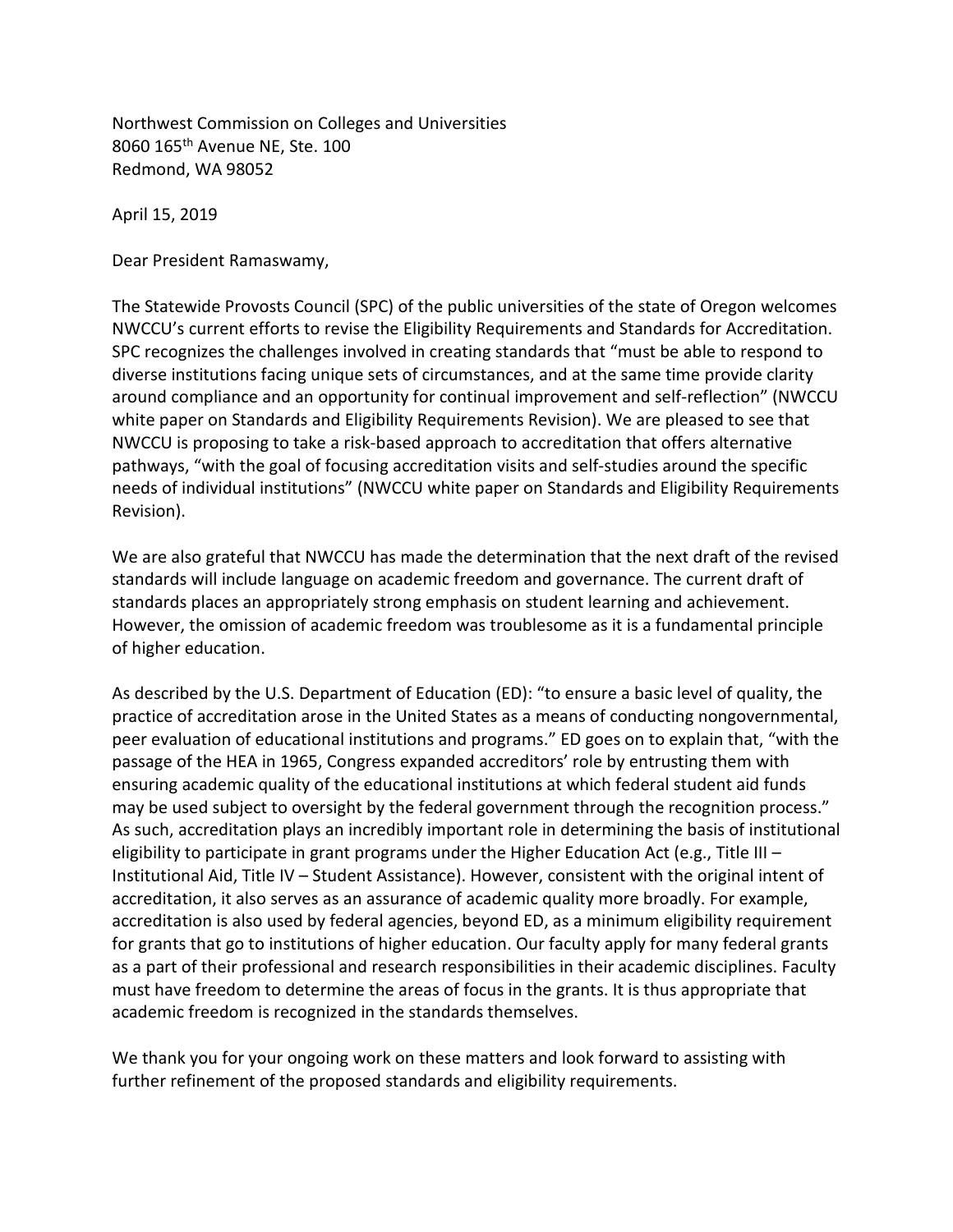Sincerely,

Oregon Statewide Provost Council

anh EWitte

Sarah Witte Provost and Senior Vice President for Academic Affairs Eastern Oregon University

\_\_\_\_\_\_\_\_\_\_\_\_\_\_\_\_\_\_\_\_\_\_\_\_\_\_\_\_\_\_\_\_\_\_\_\_\_\_\_\_\_\_\_\_\_\_

Sincerely,<br>Elena M anchesen

\_\_\_\_\_\_\_\_\_\_\_\_\_\_\_\_\_\_\_\_\_\_\_\_\_\_\_\_\_\_\_\_\_\_\_\_\_\_\_\_\_\_\_ Elena Andresen Executive Vice President and Provost Oregon Health and Science University

ang G. Keled

Gary Kuleck Provost and Vice President for Academic Affairs Oregon Institute of Technology

\_\_\_\_\_\_\_\_\_\_\_\_\_\_\_\_\_\_\_\_\_\_\_\_\_\_\_\_\_\_\_\_\_\_\_\_\_\_\_\_\_\_\_\_\_

\_\_\_\_\_\_\_\_\_\_\_\_\_\_\_\_\_\_\_\_\_\_\_\_\_\_\_\_\_\_\_\_\_\_\_\_\_\_\_\_\_\_\_\_\_\_

\_\_\_\_\_\_\_\_\_\_\_\_\_\_\_\_\_\_\_\_\_\_\_\_\_\_\_\_\_\_\_\_\_\_\_\_\_\_\_\_\_\_\_\_\_\_

\_\_\_\_\_\_\_\_\_\_\_\_\_\_\_\_\_\_\_\_\_\_\_\_\_\_\_\_\_\_\_\_\_\_\_\_\_\_\_\_\_\_\_\_\_\_

dwal

Edward Feser Provost and Executive Vice President Oregon State University

Susan Jeffords Provost and Vice President for Academic Affairs Portland State University

val

Susan Walsh Provost and Vice President for Academic Affairs Southern Oregon University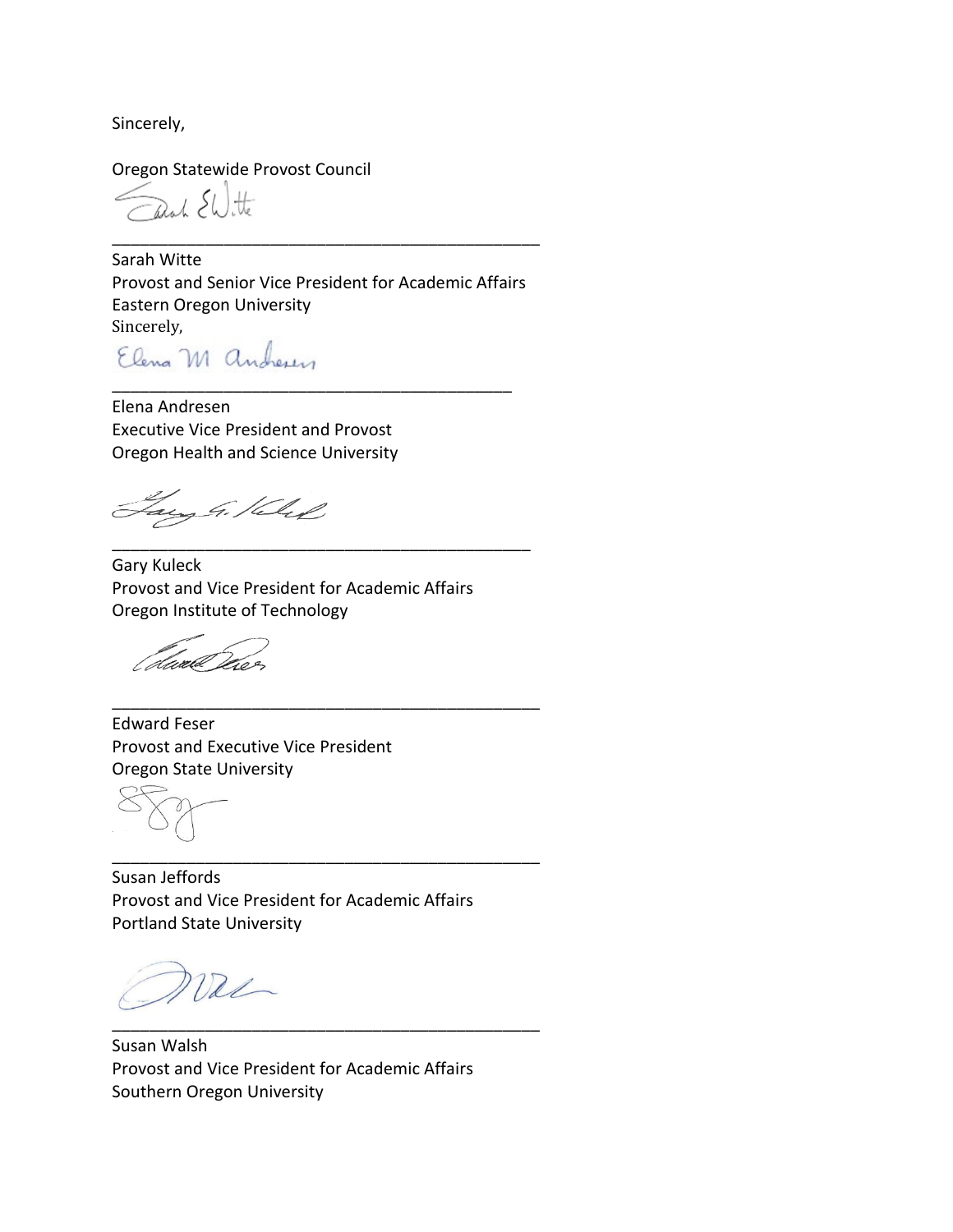Jayanth Banavar Provost and Senior Vice President University of Oregon

Rue

Rob Winningham Provost and Vice President for Academic Affairs Western Oregon University

\_\_\_\_\_\_\_\_\_\_\_\_\_\_\_\_\_\_\_\_\_\_\_\_\_\_\_\_\_\_\_\_\_\_\_\_\_\_\_\_\_\_\_\_\_

\_\_\_\_\_\_\_\_\_\_\_\_\_\_\_\_\_\_\_\_\_\_\_\_\_\_\_\_\_\_\_\_\_\_\_\_\_\_\_\_\_\_\_\_\_\_